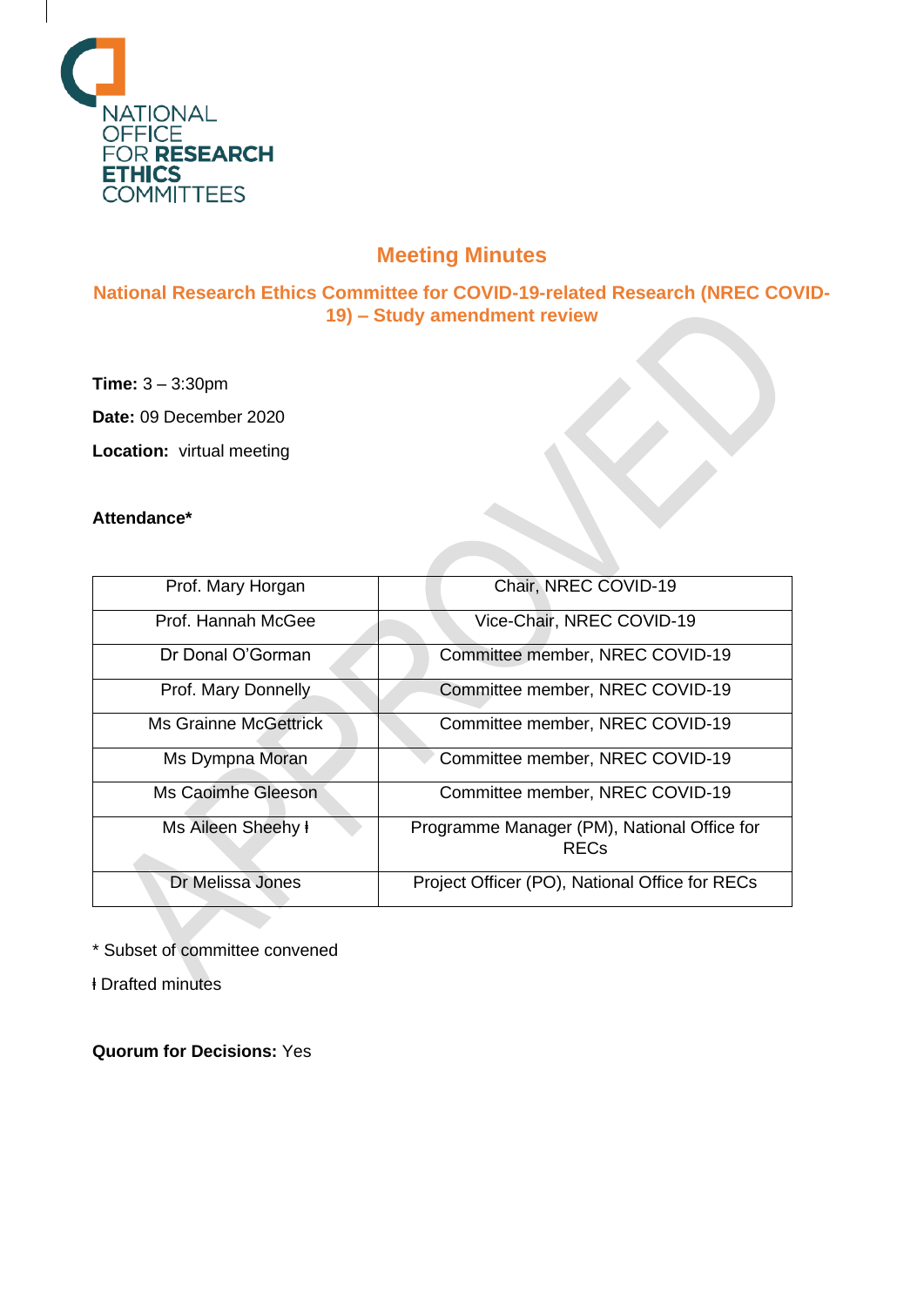## **Agenda**

- Welcome
- Declarations of Interest
- Application 20-NREC-C0V-104-AMEND
- Application 20-NREC-C0V-072-AMEND
- Application 20-NREC-C0V-008-AMEND
- Application 20-NREC-C0V-041-AMEND
- AOB
- The Chair opened the meeting and welcomed the committee
- Declarations of Interest: none

## **Amendment applications**

| <b>Application Number</b> | 20-NREC-C0V-104-AMEND                                                                                                                                      |
|---------------------------|------------------------------------------------------------------------------------------------------------------------------------------------------------|
| <b>Applicant</b>          | Prof. John Laffey                                                                                                                                          |
| <b>Study Title</b>        | Charter Trial - Can Nebulised HepArin Reduce acuTE lung<br>injury in Patients with SARS-CoV-2 Requiring Mechanical<br>Ventilation in Ireland (CHARTER-Irl) |
| <b>Institution</b>        | <b>NUI Galway</b>                                                                                                                                          |

**\_\_\_\_\_\_\_\_\_\_\_\_\_\_\_\_\_\_\_\_\_\_\_\_\_\_\_\_\_\_\_\_\_\_\_\_\_\_\_\_\_\_\_\_\_\_\_\_\_\_\_\_\_\_\_\_\_\_\_\_\_\_\_\_\_\_\_\_\_\_\_\_\_\_\_\_**

**\_\_\_\_\_\_\_\_\_\_\_\_\_\_\_\_\_\_\_\_\_\_\_\_\_\_\_\_\_\_\_\_\_\_\_\_\_\_\_\_\_\_\_\_\_\_\_\_\_\_\_\_\_\_\_\_\_\_\_\_\_\_\_\_\_\_\_\_\_\_\_\_\_\_\_\_**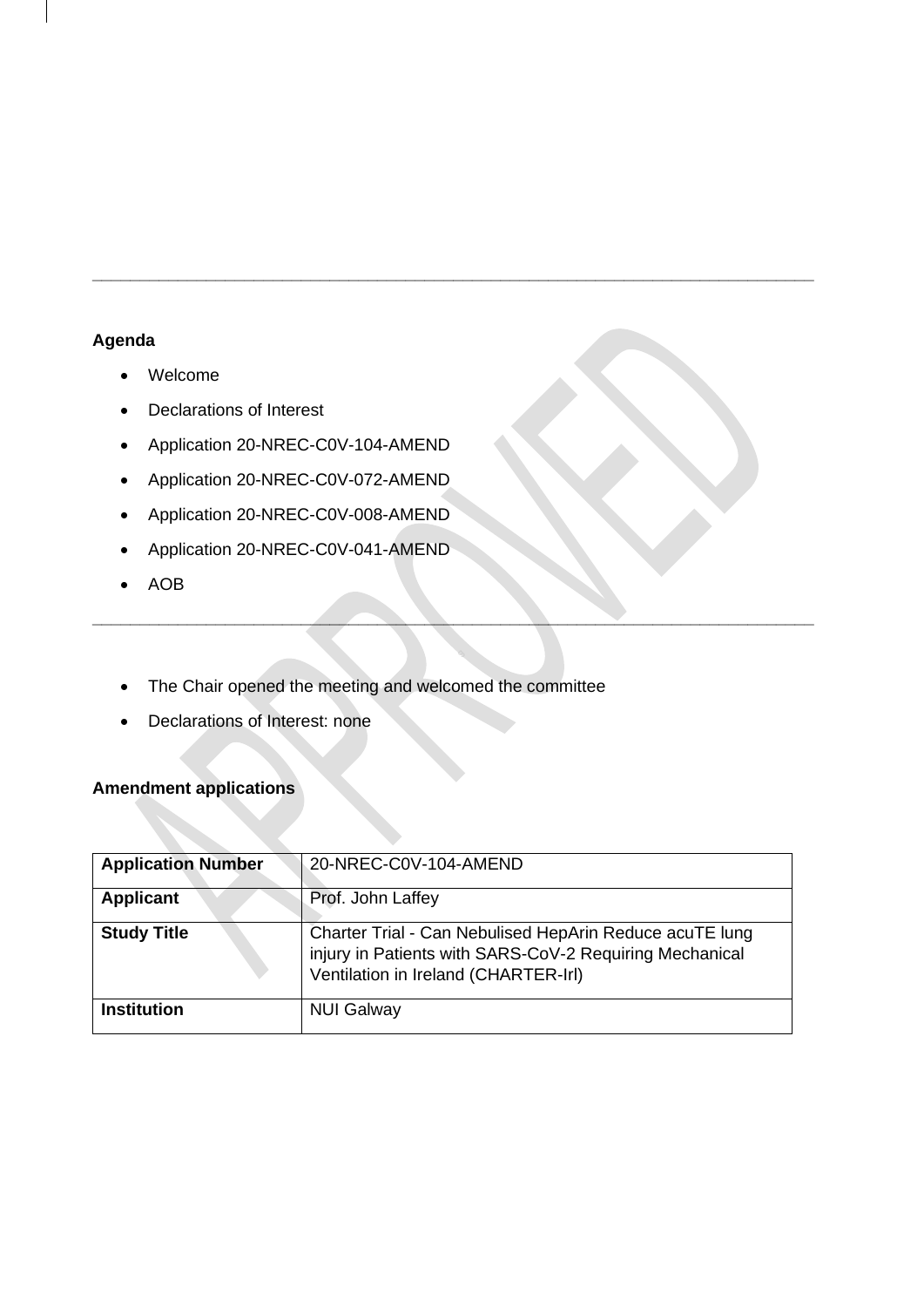| <b>NREC COVID-19</b><br><b>Comments</b> | • The committee noted that this application for<br>amendment represents changes to the study protocol<br>and patient information leaflets based on<br>recommendations from the HPRA and the HRCDC. |
|-----------------------------------------|----------------------------------------------------------------------------------------------------------------------------------------------------------------------------------------------------|
| <b>NREC COVID-19</b>                    | Approved                                                                                                                                                                                           |
| <b>Decision</b>                         |                                                                                                                                                                                                    |
|                                         |                                                                                                                                                                                                    |
| <b>Associated Conditions</b>            | 1. The committee requests that check boxes are added<br>to the consent forms.                                                                                                                      |
|                                         | 2. The committee requests that the next of kin<br>documentation includes space for the next of kin to<br>sign the assent form.                                                                     |
|                                         |                                                                                                                                                                                                    |

| <b>Application Number</b>               | 20-NREC-COV-072-AMEND                                                                                                                                                                                                                                                           |
|-----------------------------------------|---------------------------------------------------------------------------------------------------------------------------------------------------------------------------------------------------------------------------------------------------------------------------------|
| <b>Applicant</b>                        | Prof. Alistair Nichol                                                                                                                                                                                                                                                           |
| <b>Study Title</b>                      | Post-Intensive Care Nutrition Status in Patients with COVID-<br>19                                                                                                                                                                                                              |
| <b>Institution</b>                      | St. Vincent's University Hospital                                                                                                                                                                                                                                               |
| <b>NREC COVID-19</b><br><b>Comments</b> | The committee noted that this application for amendment<br>was for the addition of Cork University Hospital as a new<br>site in the study.                                                                                                                                      |
| <b>NREC COVID-19</b><br><b>Decision</b> | Approved                                                                                                                                                                                                                                                                        |
| <b>Associated Conditions</b>            | 1.<br>The committee flagged that the date on the letter from the<br>CUH Principal Investigator confirming participation was<br>incorrect. The committee requests that this date is<br>amended, and the letter resubmitted to the National Office<br>as a condition of approval. |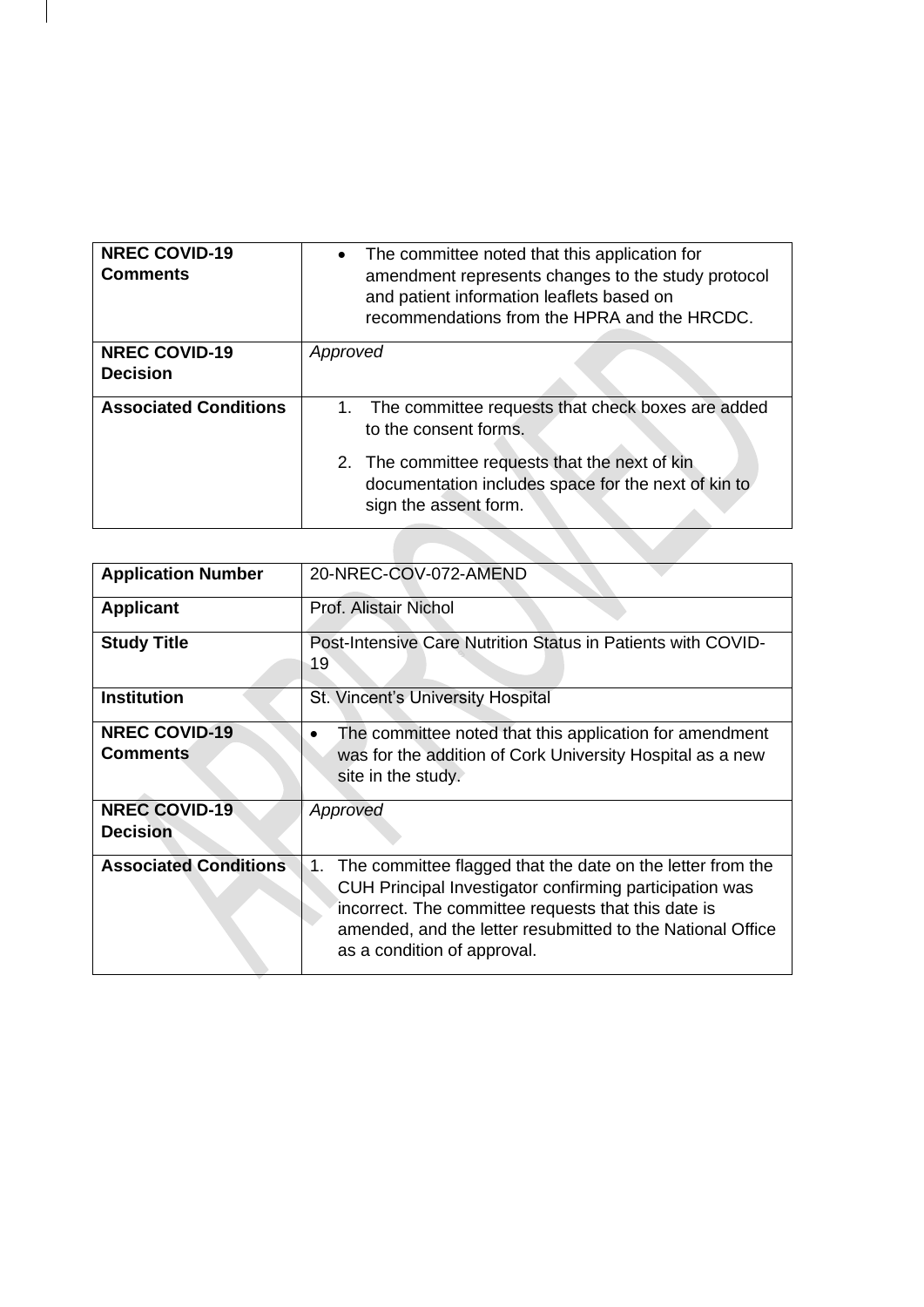| <b>Application Number</b>               | 20-NREC-C0V-008                                                                                                                                                                                                                                                                          |
|-----------------------------------------|------------------------------------------------------------------------------------------------------------------------------------------------------------------------------------------------------------------------------------------------------------------------------------------|
| <b>Applicant</b>                        | Prof. Ellen O'Sullivan                                                                                                                                                                                                                                                                   |
| <b>Study Title</b>                      | CROWN CORONATION: An international, Bayesian platform<br>adaptive, randomized, placebo-controlled trial assessing the<br>effectiveness of candidate interventions in preventing COVID-<br>19 disease in healthcare workers                                                               |
| <b>Institution</b>                      | St James's Hospital                                                                                                                                                                                                                                                                      |
| <b>NREC COVID-19</b><br><b>Comments</b> | The committee noted that this application for<br>amendment relates to replacing the investigational<br>medical product in the initial clinical trial protocol with a<br>live attenuated MMR vaccine arm vs placebo arm.                                                                  |
|                                         | The committee commented on the significant change<br>in the sample size from the original application with an<br>increase from 2,500 participants to 30,000 as part of<br>the amendment.                                                                                                 |
|                                         | The committee noted that the applicant states that the<br>MMR vaccine is not controversial but does not provide<br>robust information to support this position.                                                                                                                          |
|                                         | The committee specified that the study would benefit<br>from the involvement of an immunologist or infectious<br>diseases expert.                                                                                                                                                        |
|                                         | The committee highlighted that the information on the<br>patient information leaflet is out of date and does not<br>include reference to the recent developments in the<br>imminent availability of a COVID vaccine.                                                                     |
|                                         | The committee commented on how the imminent<br>availability of a COVID vaccine shifts the ethical<br>dimension of the study. The study proposes to<br>evaluate a vaccine for other conditions in this context<br>at a time when a number of vaccines for COVID have<br>become available. |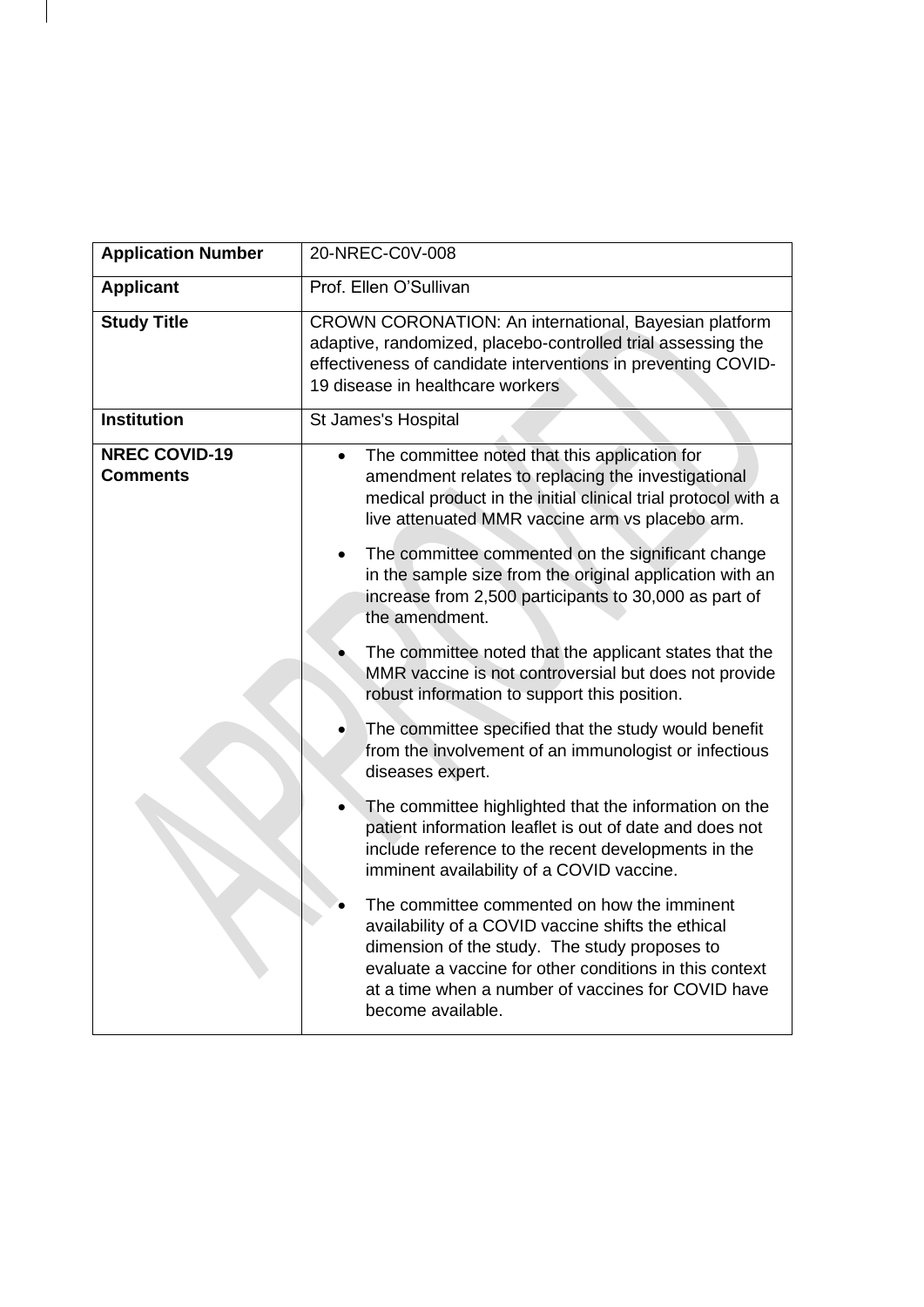|                              | The committee was of the view that it could not<br>endorse this study as it considered it unethical to<br>recruit healthcare and frontline workers to this trial, and<br>potentially ask that they defer offers of a COVID<br>vaccine while participating in the study, which is<br>otherwise prioritised for them in their frontline roles in<br>order to protect both themselves and patients. |
|------------------------------|--------------------------------------------------------------------------------------------------------------------------------------------------------------------------------------------------------------------------------------------------------------------------------------------------------------------------------------------------------------------------------------------------|
| <b>NREC COVID-19</b>         | <b>Declined</b>                                                                                                                                                                                                                                                                                                                                                                                  |
| <b>Decision</b>              |                                                                                                                                                                                                                                                                                                                                                                                                  |
| <b>Associated Conditions</b> | N/A                                                                                                                                                                                                                                                                                                                                                                                              |
|                              |                                                                                                                                                                                                                                                                                                                                                                                                  |

| <b>Application Number</b>               | 20-NREC-C0V-041-AMEND                                                                                                                                   |
|-----------------------------------------|---------------------------------------------------------------------------------------------------------------------------------------------------------|
| <b>Applicant</b>                        | <b>Prof Alistair Nichol</b>                                                                                                                             |
| <b>Study Title</b>                      | Short PeRiod IncideNce sTudy of Severe Acute                                                                                                            |
|                                         | <b>Respiratory Infection (SPRINT-SARI)</b>                                                                                                              |
| <b>Institution</b>                      | St. Vincent's University Hospital                                                                                                                       |
| <b>NREC COVID-19</b><br><b>Comments</b> | The committee noted that this application for<br>amendment was for the addition of Our Lady of<br>Lourdes Hospital Drogheda as a new site in the study. |
| <b>NREC COVID-19</b><br><b>Decision</b> | Approved                                                                                                                                                |
| <b>Associated Conditions</b>            | N/A                                                                                                                                                     |

• AOB:

 $\overline{\phantom{a}}$